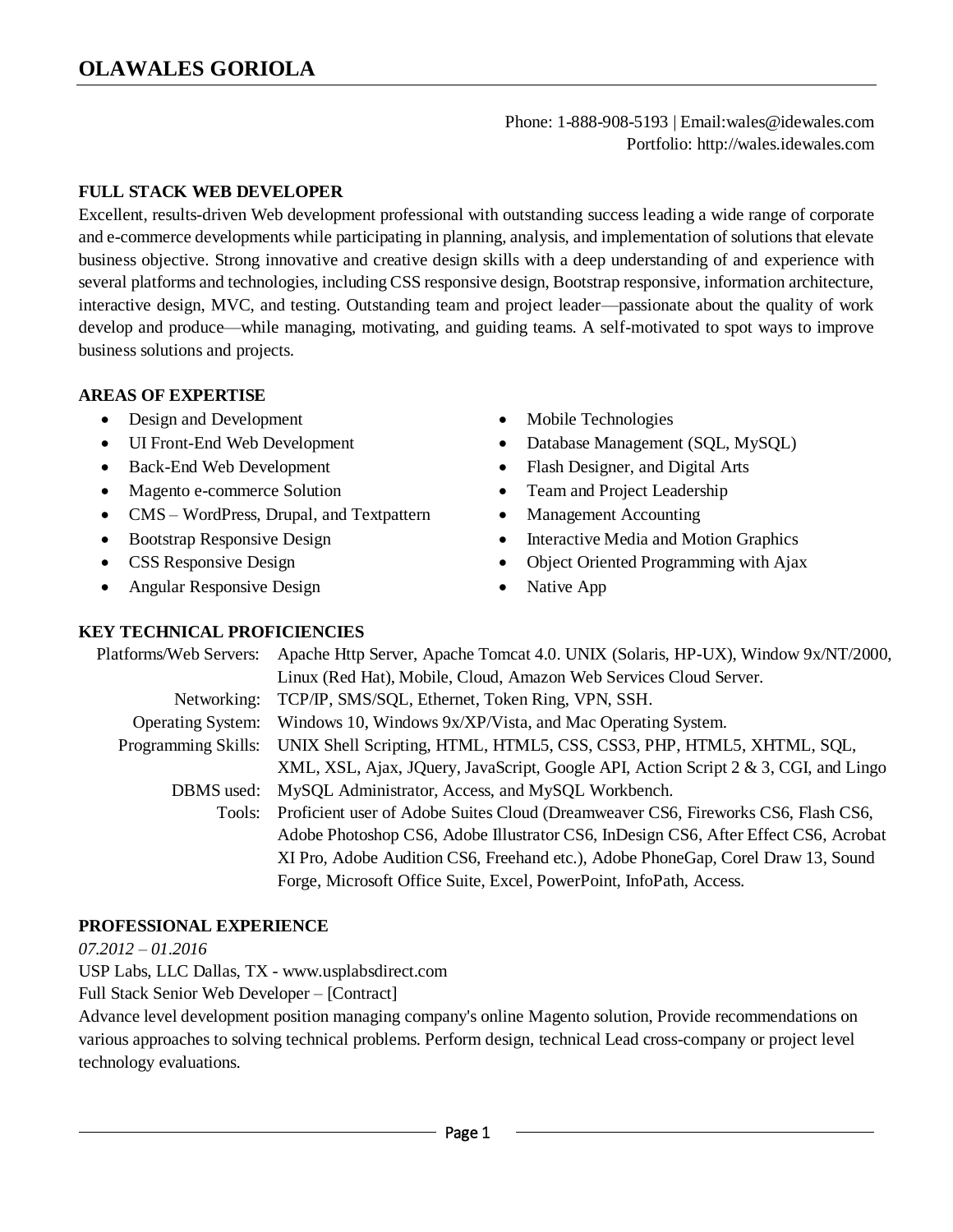- Successfully develop, evaluate, test and implemented components integration on Magento and Opencart ecommerce stores.
- Utilizing latest web technologies to build fast responsive websites which also support high usability, and greatly increases company's sales.
- Managed, and develop various blogs integrates with Magento to drive new product ideas.

### *05.2014 – 12.2014*

Billy Reid, Florence, AL - www.billyreid.com

Full Stack Senior Magento Developer – [Contract]

Senior development level managing a huge e-commerce solution with Billy Reid, one of the world top ten designers—with shops locations in New York City; Washington, D.C.; Austin, TX; Atlanta, GA; Nashville, TN; Charleston, SC; Dallas, TX; and Houston, TX. Their collections also feature at Neiman Marcus, Bergdorf Goodman, Bloomingdales, Nordstrom, Istean in Japan, and United Arrows in Japan.

- Safed the company from the loss in online gift cards due to technical problems. Redesign and implement new gift cards that increase sales.
- Develop, design and implement web platform system with a focus on the back-end, and front-end on Magento e-commerce store.
- Evaluate, test and implement components, integration of web solution that streamline with the point of sales applications.
- Successfully developed and launched the new Billy Reid online store with responsive design technologies that drove the Company's Black Friday's sales into record-breaking sales in just a few days.

# *04.2013 - 05.2013*

CarryOn, LLC - Dallas, TX Full Stack Senior Web Developer [Contract]

- Airline online booking projects
- Developed and integrates various JQuery UI and JavaScript for flight and hotel booking—comparing various data and prices.
- Interface design and integration.

# *3.2012 - 05.2012*

Bigham Agency - Plano, TX Full Stack Senior Web Developer – [Contract]

- Drupal  $7 & 8$  projects
- Developed and design various multi-level high-end data and informative websites on the Drupal platform.
- Huge user maintains with modules develop and integration.

# *07.2011-08.2011*

City of Carrollton - Carrollton, TX

Full Stack Web Developer – [Contract]

- Provide hands-on experience with client-side JavaScript frameworks and UI design, testing and debugging.
- Redesign the city summer event website and able to exceed city project expectation by the deadline.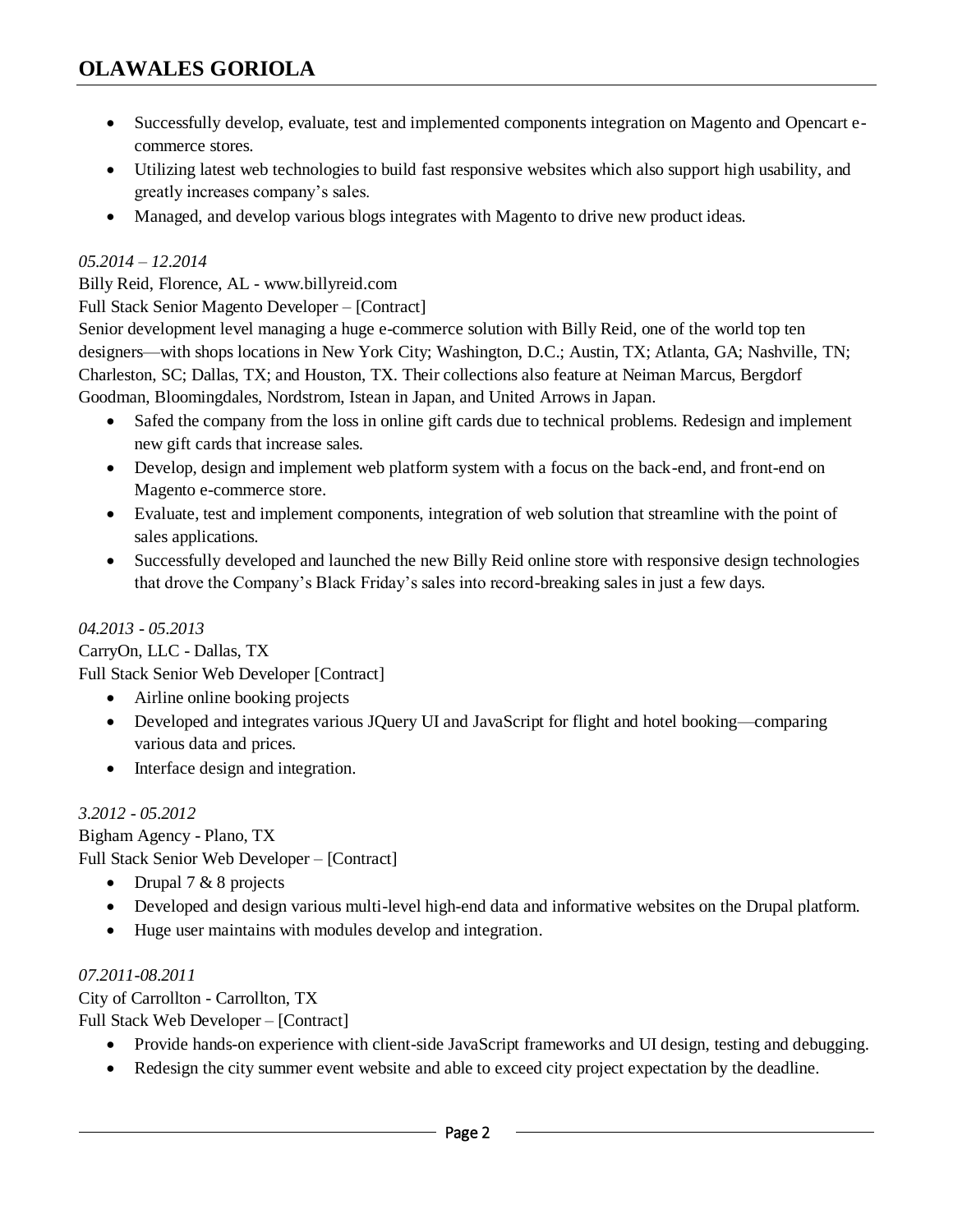### *10.2007 - 10.2009*

National Center for Policy Analysis - Dallas, TX – www.ncpa.org Senior Front-End Web Developer / Administrator – [Full Time Work]

- Website design, develop and managed using XHTML, PHP, MYSQL, SQL, JavaScript, XML, Flash Action Script 2 & 3, Textpattern, WordPress, and Drupal CMS platform
- Administer team of designers, managing many websites including the corporate website
- Implement the planning and the information architecture of the new corporate website—moving the site from over 80,000 static HTML pages to a dynamic site on a CMS platform.
- Providing eNewsletters to over 1.3 million subscribers [with a Daily Policy Digest send to over a million subscribers on email and SMS texting]
- Managing and developing online video and audio streaming of the NCPA media commentaries on various news network such as FOX News, CNN, and FOX Business.
- Producing enriched media ads for various ads outlets and the social media network (NCPA on YouTube, Facebook, and Twitter)
- Graphic design and printing for NCPA using Illustrator, Adobe InDesign CS4, Photoshop CS4
- A National Center for Policy Analysis http://debate-central.ncpa.org, Project for high school students researching the nationwide high school debate topic. Developed with WordPress, CSS, PHP, JavaScript, and MySQL 5.0. Dreamweaver CS3, and Photoshop.
- A Project of the National Center for Policy Analysis http://familyissues.ncpa.org.
- Developed with Drupal, CSS, PHP, JavaScript, MySQL 5.0. Dreamweaver CS3, and Photoshop.
- John Goodman's Health Policy Blog with over 1.2 million visitors http://healthblog.ncpa.org/
- Developed with WordPress, CSS, PHP, JavaScript, MySQL 5.0. Dreamweaver CS3, and Photoshop.

# **IT PROJECTS**

- Velandera Oil & Gas Companies, Inc. Frisco, TX velandera.com. An enterprise web solution project. Designed, developed and provide a full stack hands-on experience on this project using HTML5, CSS3, PHP, MySQL, JavaScript, jQuery and Bootstrap framework for responsive layouts. Textpattern CMS platform with integration of video, and web Client's Portal Analytics for investors. [Contract]
- RCCG Heaven Glorious Embassy, Plano, TX www.rccghge.org. Web Development Project, designed, and developed their corporate website using PHP, MySQL, and Textpattern CMS platform with Magento shopping integration, payment gateway, photo gallery, sermon archive and media for messages. [Contract]
- Signature Health Care, Inc. Mesquite, TX www.signaturehealthcareinc.com. A Health Care project. Develop and Design this stunning website using HTML5, CSS, PHP, JavaScript, Ajax, JQuery, Bootstrap Responsive framework all on Textpattern CMS platform. [Contract]
- Spirit Outpour Books, Rugs & Mats www.spiritoutpour.com. Responsible for the design and development of the online e-commerce store with catalog search, and order processing—payment gateway for the online store. Developed using PHP, JavaScript, Ajax, JQuery, Bootstrap Responsive Design, on Magento platform and ShipWorks for shipping fulfillment. [Contract]
- Bliss & Fire Network, Garland, TX www.blissandfire.com. Develop, Design and implement web platform using Magento, Drupal, and Textpattern—a Bootstrap responsive design, enhanced with Facebook Apps, photo gallery, sermon archive, online video and media for messages. [Volunteer]